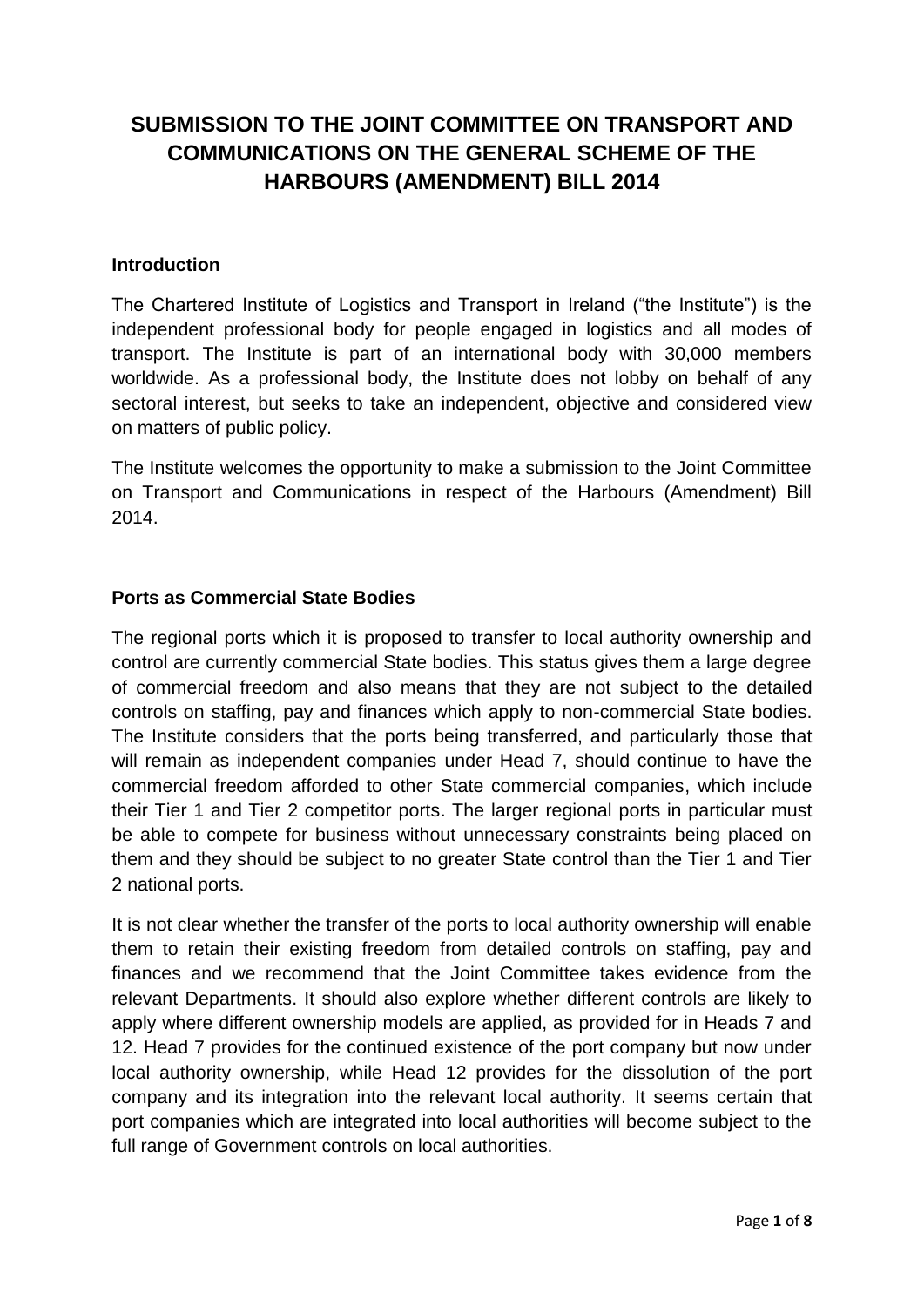## **Port Companies**

Head 6 lists the five port companies proposed to be transferred to local authority ownership and control. Two transfer models are provided for – in Heads 7 and 12 as described above. The Regulatory Impact Assessment indicates that it has already been agreed that Drogheda, Dun Laoghaire and Galway should continue as port companies in the ownership of the relevant local authorities – that is the Head 7 transfer process. If this decision has already been taken, the Bill should be amended to explicitly provide for this. This could be done by including text in the current Head 7 which makes it clear that it will be used to give effect the transfer of these port companies. A possible text might be along the following lines:

"This Head shall apply to Drogheda Harbour Company, Dun Laoghaire Harbour Company and Galway Harbour Company.".

As currently drafted either transfer option can be applied to the five named companies at the discretion of the Minister and a simple amendment would remove any doubt.

## **Governance of Transferred Port Companies**

It is not clear which, if any, of the provisions of Part 2 of the Harbours Act 1996 will apply once the port companies are transferred to local authority ownership. These provisions relate to the corporate governance of port companies and cover matters such as the contents of the memorandum and articles of association, composition of the board, appointment of the chief executive, borrowing, accounts and audit. The Institute is anxious to ensure that the commercial mandate of these companies is protected and enhanced, that they will operate at arm's length from their local authority owners and that they will be structured and governed in a way which does not act as an impediment to potential future private investment.

It will also be important to ensure continuing good corporate governance and effective performance oversight of these companies. To give an example: it would be beneficial to a continuing commercial mandate and to good corporate governance of these companies to apply the existing statutory provisions in section 30 0f the Harbours Act 1996 relating to the composition of the board together with the modifications proposed in Head 19(2) and to retain the power of the board to appoint the chief executive. The Joint Committee might explore during its hearings what the Government's intentions are in this regard and it would be particularly helpful to obtain a clearer picture as to what provisions of existing harbours legislation will continue to apply to the transferred port companies.

Where port companies are dissolved and absorbed into local authorities it will also be important that arrangements are put in place to enable port operations to continue on a commercial basis.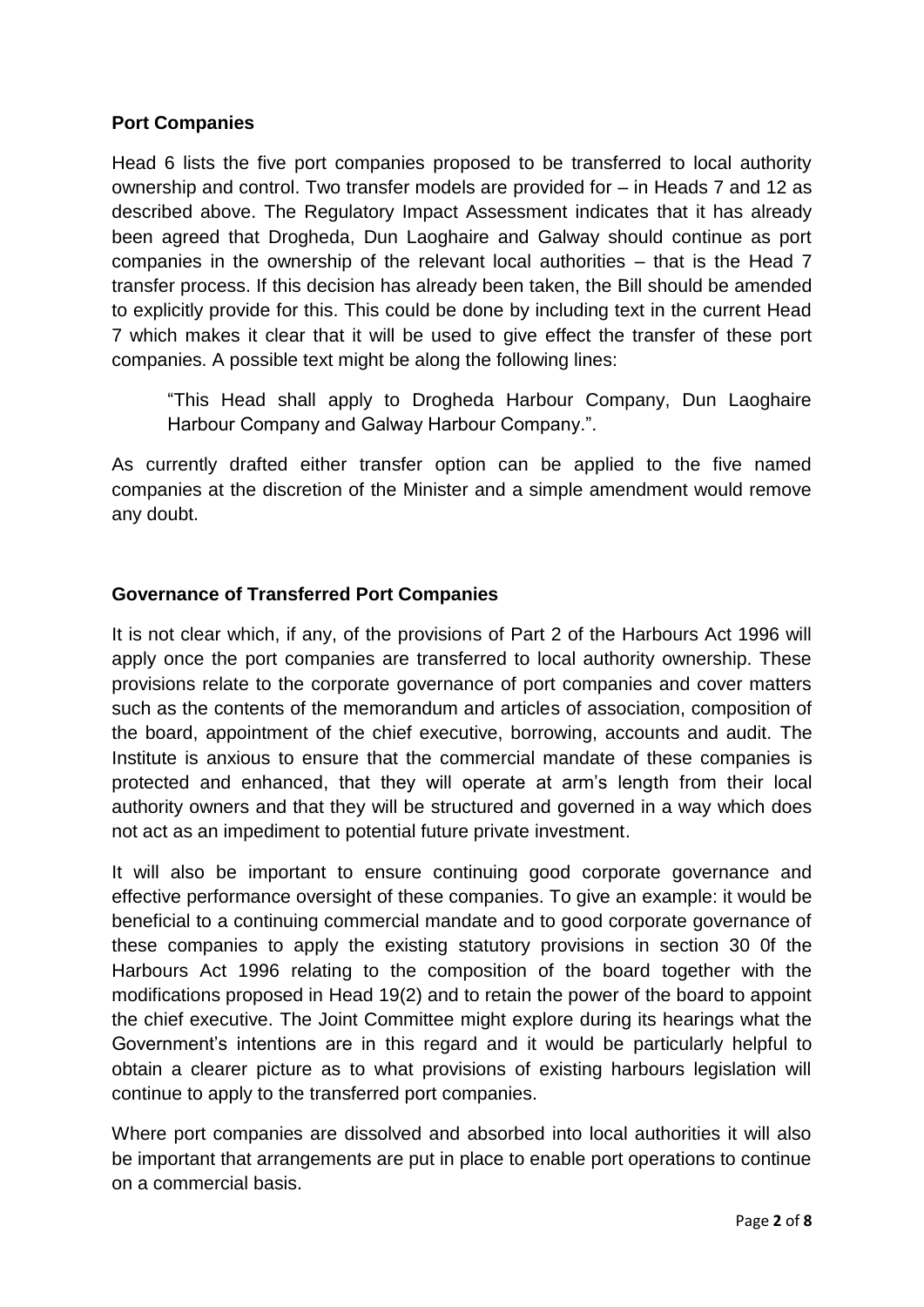# **Superannuation Arrangements for Dissolved Port Companies**

The notes to Head 13 indicate that the local authorities will become "the employer" for the purposes of the superannuation of the staff of the dissolved port companies being absorbed into local authorities. It is not clear what the implications of this are for staff and local authorities. Are the existing superannuation schemes well funded? Will local authorities incur financial liabilities in respect of these schemes and are they in a financial position to honour them? The notes to Head 18 indicate that it is not intended that any of the liabilities of the dissolved Dundalk Port will transfer to Louth County Council and that "any such liability (eg. pensions) shall remain the responsibility of Dublin Port Company". Will other local authorities be treated on a similar basis where significant pension or other financial liabilities arise?

Presumably the port companies transferred to local authority ownership and which remain as separate companies will have sole responsibility for their own superannuation schemes and the local authorities which own them will not assume any contingent liability?

## **Ministerial Powers of Direction**

Head 11 proposes to give the Minister very wide general powers of direction in relation to port companies transferred to local authority ownership. These powers could potentially be used to impose substantial financial obligations on the companies and their local authority owners, for example in a direction relating to "the development of harbours" or safety, security or navigation. There is also a long standing policy of the State not providing financial aid to port companies and there could be EU State aid implications if aid was provided.

The proposed power of direction is a significant policy departure. If the Minister were to issue a direction at present he would be doing so as owner of the port companies and would therefore have a direct concern for the financial consequences. However he will have no such constraint when these companies are in local authority ownership. The Joint Committee might explore if these provisions are really necessary. At a minimum, the Head might be amended to require the Minister to consider the potential financial consequences of any proposed direction, to consult with the port companies before making a direction and to obtain the consent of the Minister for the Environment, Community and Local Government to any direction.

## **Port Ceasing to Operate**

Head 8 prevents the disposal of shares in a local authority owned port without the prior written approval of the Minister. However there is nothing in the law which would prevent a local authority deciding to cease the provision of port services. It could, for example, decide to cease the handling of commercial cargo and operate instead as a leisure port. This could have potential implications for national ports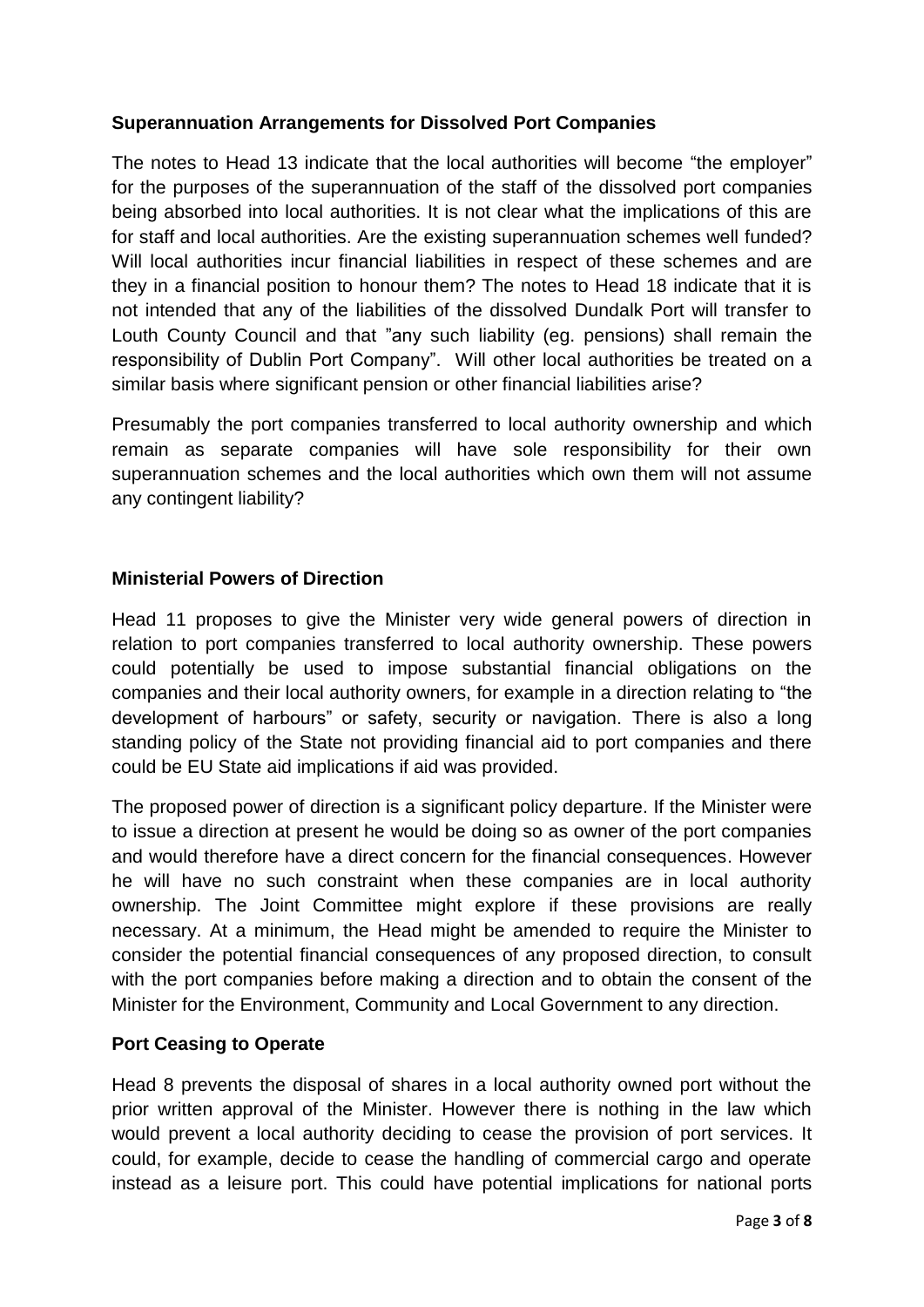policy. The Joint Committee may wish to explore whether the Minister should retain some residual powers in this regard as the powers of direction under Head 11 cannot be exercised in relation to the performance of functions in particular circumstances. The exercise of any residual power should of course have to take account of the commercial and financial realities faced by a local authority in reaching a decision on the future of a port.

## **Pilotage Services**

Head 12(2) provides for the designation of a local authority as a specified person to organise and ensure the provision of pilotage services. This will require appropriate marine command expertise and experience which is unlikely to exist within local authorities. It may be appropriate to consider the amalgamation of pilotage districts which would facilitate a sharing of resources and expertise and encourage more uniform pilotage control and standardised pilotage bye-laws nationwide. Such arrangements already apply to the Port of Cork and Bantry and to the Port of Dublin and Dundalk. Similar merged pilotage districts could be envisaged in respect of the regional ports under consideration in the General Scheme: for example, Galway and the Shannon Foynes, New Ross and Waterford and Dun Laoghaire and Dublin Port.

# **Transfer Provisions**

The provisions of Heads 14 and 16 are only relevant to port transfers implemented under Head 12 and these Heads should be amended to make this clear.

## **Dundalk Harbour**

In 2011 the functions of Dundalk Harbour Commissioners were transferred to Dublin Port and the harbour is currently operated under licence from Dublin Port. Head 18 provides for the transfer of the Harbour to Louth County Council. However the notes to the Head talk about its possible future transfer to the local authority and this creates a measure of uncertainty about the future status of Dundalk. The Joint Committee could usefully explore this during its hearings on the General Scheme and seek greater clarity on the future status of the Harbour, including any conditions which would have to be fulfilled before its transfer to local authority and control.

## **Port Company Boards**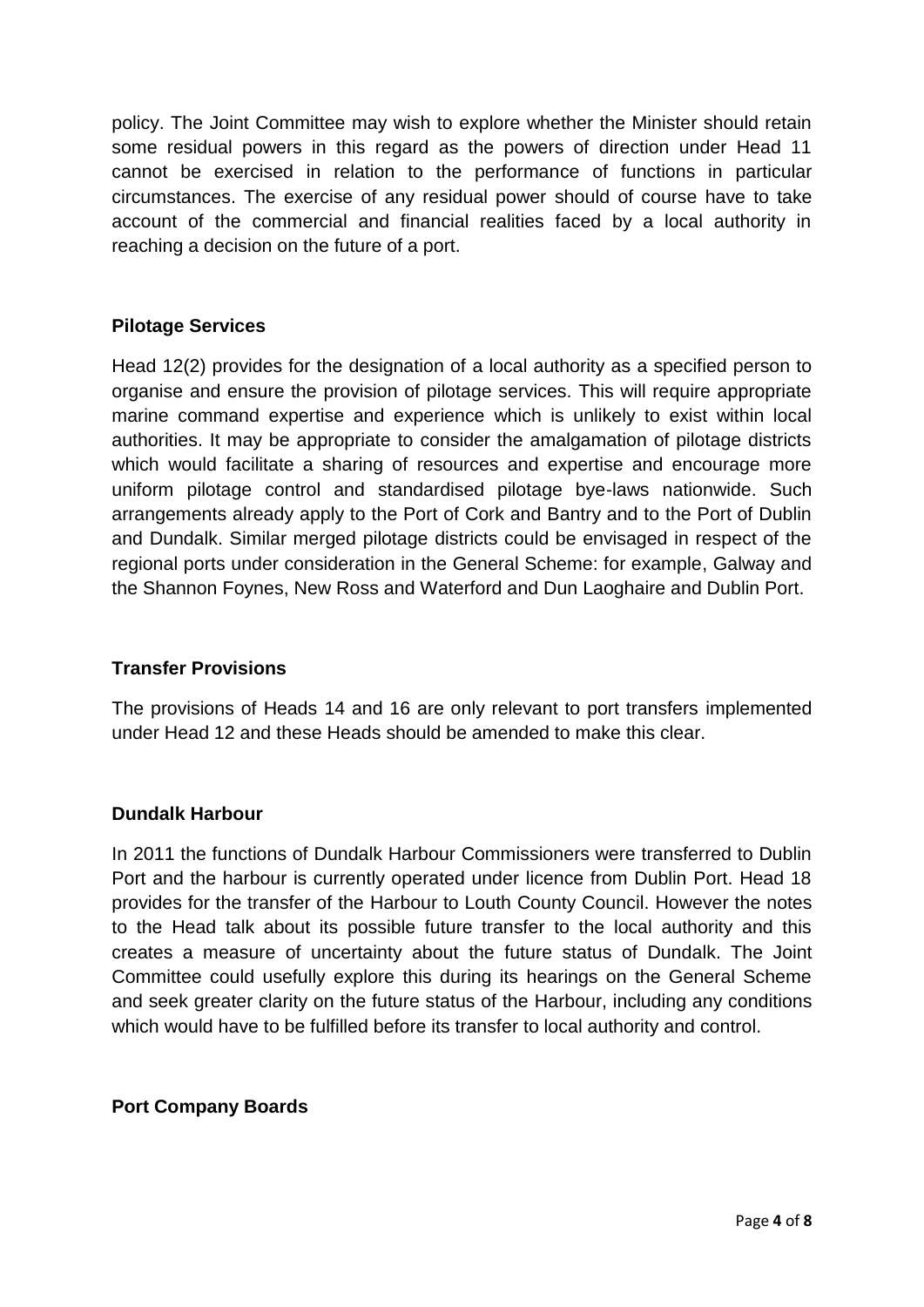The Institute welcomes the proposals in Head 19 providing for the appearance of the Chairperson designate of a port company before the relevant Oireachtas Committee, specifying particular skills for board members and requiring broad gender balance.

The proposal to limit directors to a maximum of two terms is unduly restrictive and should be reconsidered. Much more important than term limits is that there are adequate arrangements in place for the selection of board members, that the membership of boards is regularly renewed and that the performance of the board as a whole and of its individual members is regularly evaluated.

The Minister currently has discretion to appoint directors for a maximum term of five years but there is nothing to stop the Minister making appointments for shorter terms and this is sometimes done for public appointments. There is also a commitment in the National Ports Policy to the staggering of board appointments to provide for a more managed turnover of directors. This means that initially at least some directors will have to be appointed for shorter terms of say three or four years. If it is proposed to include limits on the length of service of board members, we strongly suggested that they be expressed in years rather than terms. It is desirable that chairpersons should have served on the board for a period before assuming the chair and we therefore suggest that any limits imposed on chairpersons should take this into account. The limits should apply to worker directors in the same way as all other board members.

The Irish Stock Exchange requires listed companies to apply the UK Financial Reporting Council's Corporate Governance Code (September 2012) and the Irish Corporate Governance Annex. These documents contain a number of provisions which have relevance to consideration of this issue:

- Companies should have formal, rigorous and transparent procedures for the appointment of board members.
- They should ensure that plans are in place for orderly succession so as to maintain an appropriate balance of skills and experience and to ensure progressive refreshing of the board.
- The board should undertake a formal and rigorous annual evaluation of its own performance and that of individual directors.
- The guidance documents contain no provisions on term limits but state that any term beyond six years for non-executive directors should be subject to particularly rigorous review and that those who have served more than nine years should be subject to annual re-election.

Subhead 19(6) should be much more clearly expressed. It appears from the explanatory notes that it is intended to address potential conflicts of interest for board members and to include a modified provision which would preclude persons, or employees of persons, who provided a significant commercial service to a port company within the previous three years. While we support measures to prevent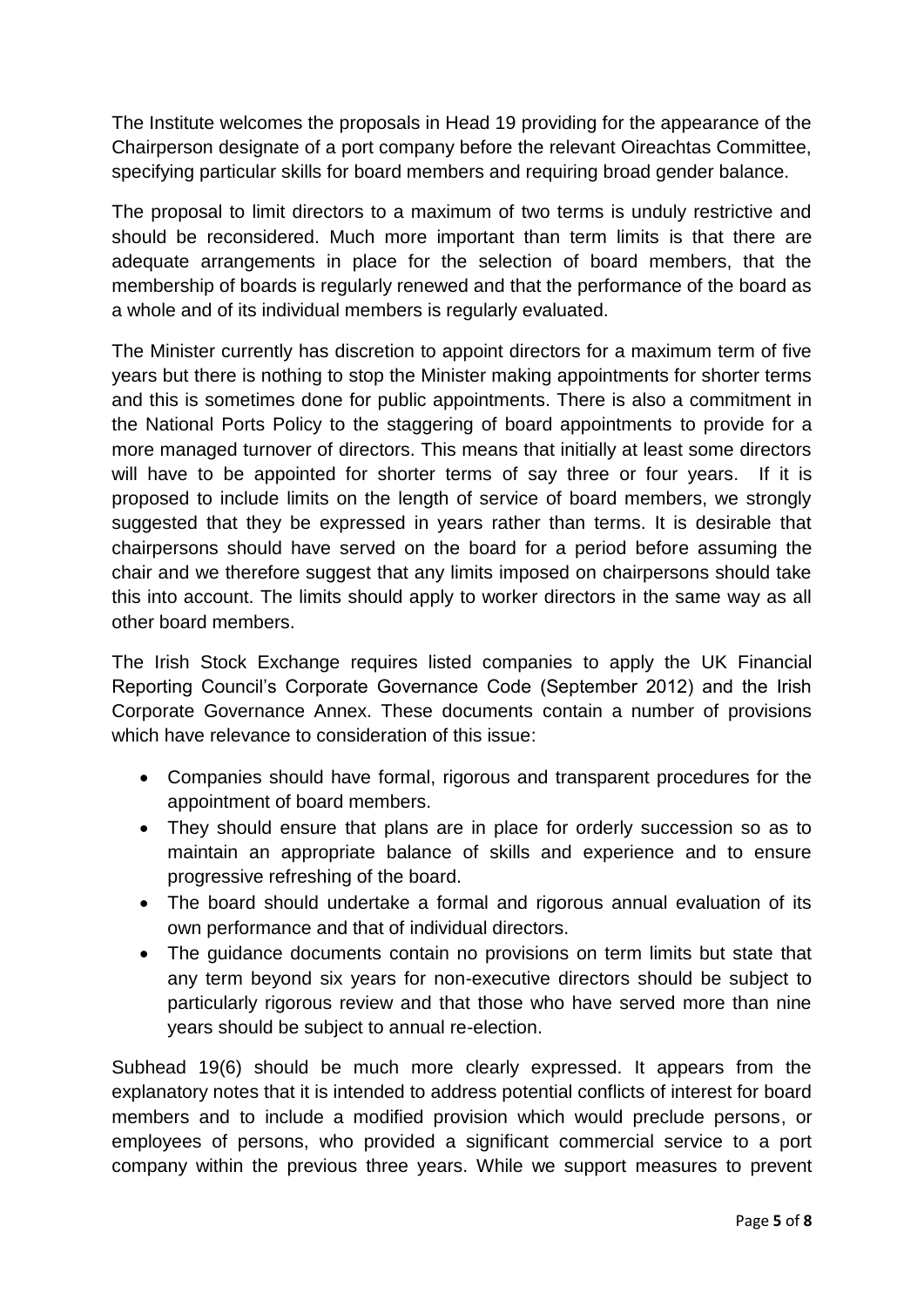board members with material conflicts of interest from being appointed, the existing provisions in the Harbours (Amendment) Act 2009 are ill-conceived and should not be retained in the new legislation. For example, it is generally accepted that 12 months is an appropriate maximum period to preclude former employees from taking up a new employment which involves a material conflict of interest. Yet under the existing provisions in the 2009 Act, somebody no longer employed by a company which provided significant commercial services to a port company would be precluded from board membership for three years. Any employee or former employee of a company which provided significant commercial services to a port company would be precluded from board membership even if that person had no direct working relationship with that port company or potentially even if they worked in another jurisdiction.

We suggest that the provision be reconsidered and that a more appropriate approach be adopted which relates directly to the individual being considered for appointment to the board. The test should be whether the person being considered for appointment has or could be perceived to have a material conflict of interest if appointed to the board. This is a more appropriate test and will avoid the unnecessary exclusion of persons well qualified to serve on the board. It would also be a wider test than the "significant commercial services" test.

# **Dublin Port Pilotage Limits**

Having read the explanatory notes, it is still unclear what precisely is proposed in Head 25. The Joint Committee should seek clarification from the Department during any hearings on the draft General Scheme.

# **Observations on the Regulatory Impact Assessment**

The RIA gives no real consideration to the financial circumstances of both the port companies to be transferred and the local authorities to whom they are to be transferred. Will the ports be a financial burden on the local authorities? Have the local authorities the capacity to provide, or generate from other sources, any investment finance that might be required for the future development of these ports or to cover pre-existing deficits? This is particularly important since it is Government policy not to provide funding to commercial ports and because the ports to be transferred may not be in sufficiently robust financial health to generate the necessary investment finance from internal resources alone. It is noteworthy from Appendix A of the RIA that four of the five ports to be transferred incurred net losses in recent years.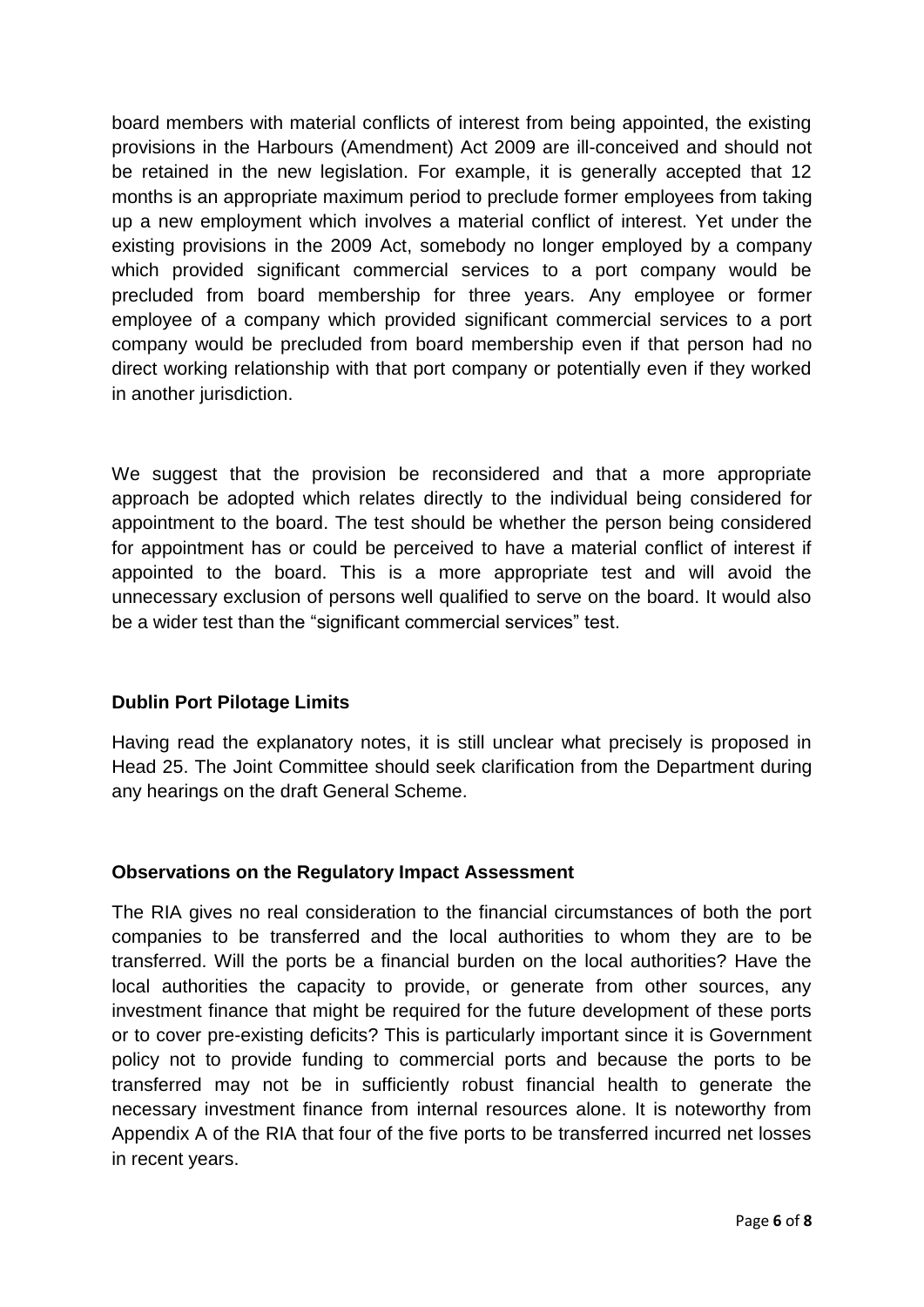The National Ports Policy did not respond adequately to the proposals in the report of the Review Group on State Assets and Liabilities suggesting the development of multi-port companies. This does not appear to have been considered as an option in the RIA and it also appears that there is an intention at some future date to reverse the transfer of Dundalk Harbour to Dublin Port. While the Institute is not advocating port amalgamations per se, it would be useful to gain an understanding of the Government's reasons for rejecting the Review Group's advice. We understand that there are a number of countervailing issues which could come into consideration, including the risk that port amalgamations could have negative implications for competition, a factor mentioned by the Competition Authority's recent study *Competition in the Irish Ports Sector.* As against that, amalgamation might provide more ready access to finance and expertise for a struggling regional port.

The National Ports Policy also did not adequately respond to the recommendation in the Review Group's report that privatisation of ports be considered, ideally after any restructuring. This might have been worth considering for some of the regional ports, particularly as a way of levering investment. The list of options addressed in the RIA includes "potential for private investment" This does not appear to encompass full privatisation and in any event these two potential forms of private participation could have quite different policy implications and legislative requirements.

# **Rosslare Europort**

The Ministerial statement accompanying the publication of the draft General Scheme stated that the Bill will not affect Rosslare Europort as it is not subject to the Harbours Acts. The 2013 Ports Policy Statement undertook to publish a pathway for the port by the end of last year following receipt of advice from an external consultancy study. The Joint Committee might explore with the Department what, if any, conclusions have been reached in relation to the future ownership and development of Rosslare Europort. The Institute accepts that the ownership arrangements for the port are complex, deriving from the Fishguard Bay Railway and Pier Act 1893 and involving both the Irish and United Kingdom administrations. However an early and definitive statement by Government clarifying future intentions for the port would be most welcome.

# **Competition Authority Study**

Do any of the recommendations of the Competition Authority's study of the ports sector require a legislative response? For example, Recommendation 4 of that study suggests that the Department of Transport, Tourism and Sport "should mandate the promotion of effective intra-port competition as a key objective for port authorities